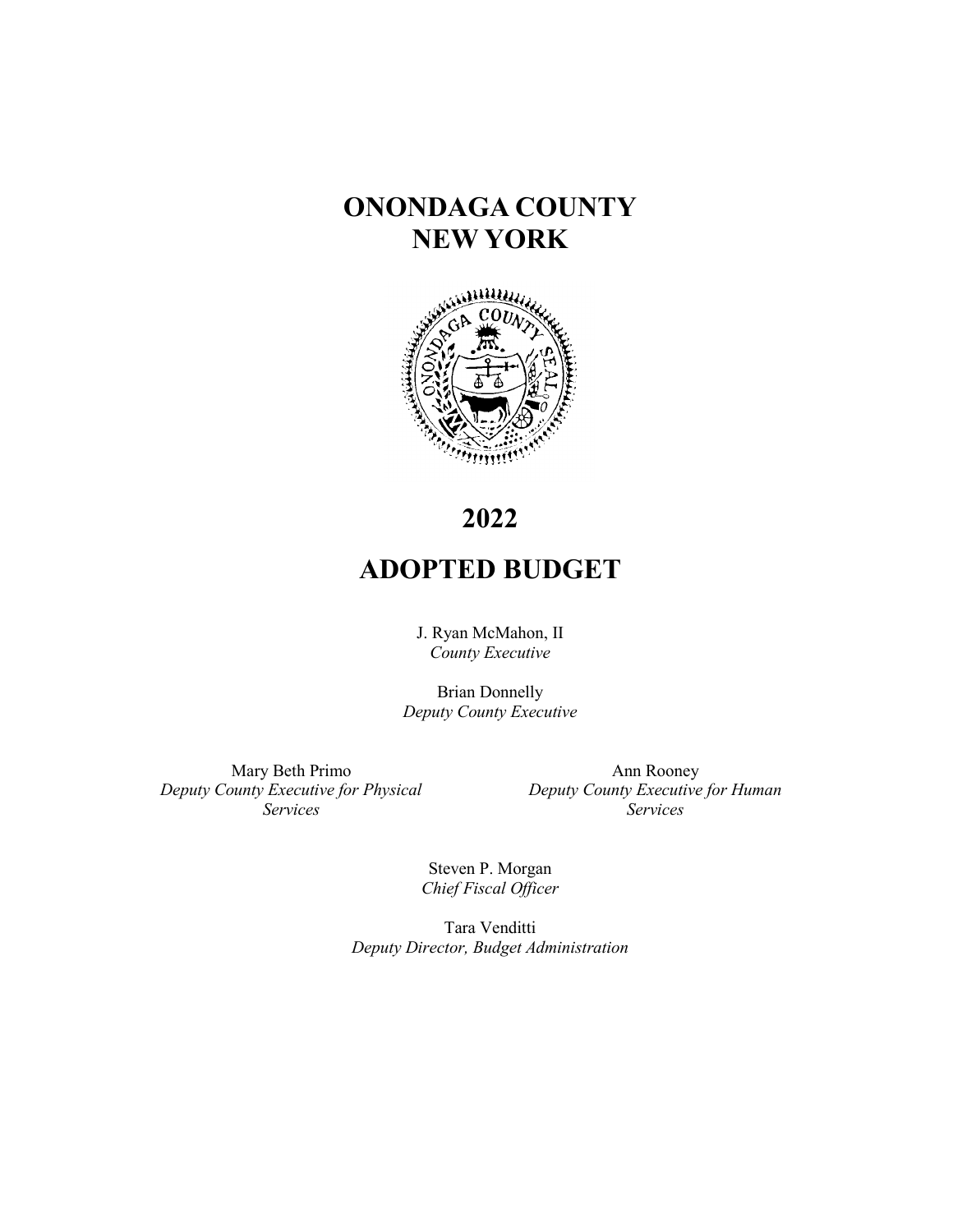#### **ONONDAGA COUNTY LEGISLATURE**

David H. Knapp\*\* *12th District Chairman of the Legislature*

Brian F. May\* *1st District*

James J. Rowley *2nd District*

> Tim Burtis *3rd District*

Judith A. Tassone *4th District*

Debra J. Cody *5th District*

Julie Abbott-Kenan *6th District*

> Mary T. Kuhn *7th District*

Christopher J. Ryan *8th District*

> Peggy Chase *9th District*

Kevin A. Holmquist *10th District*

John D. McBride *11th District*

David H. Knapp\*\* *12th District*

> Ken Bush, Jr. *13th District*

Dr. Cody M. Kelly *14th District*

William T. Kinne *15th District*

Vernon M. Williams, Jr. *16th District*

> Linda R. Ervin\* *17th District*

 \* Floor Leader \*\* Chairman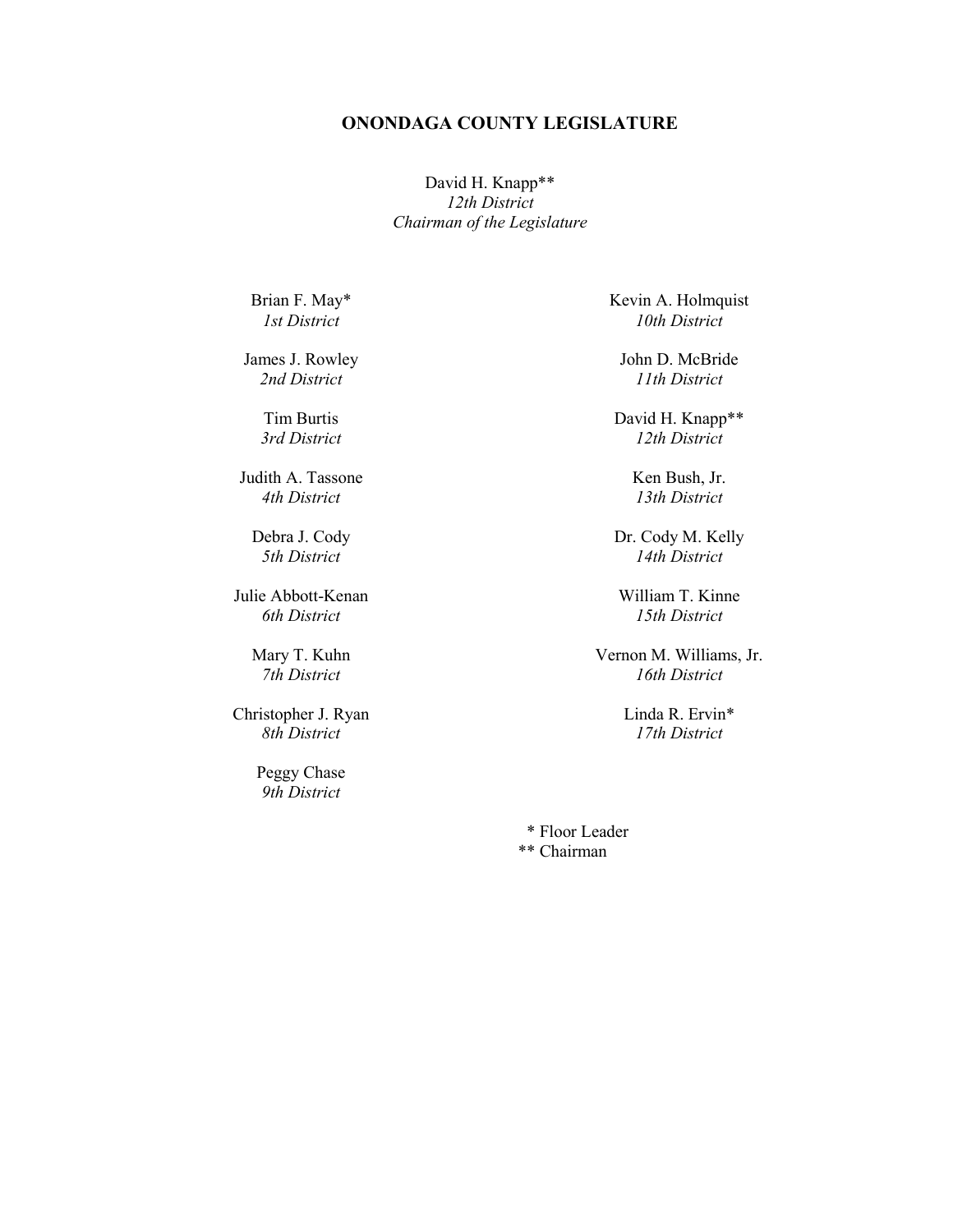### **Table of Contents**

#### **Section 1 - Overview**

#### **Section 2 - Fiscal Summary**

| Consolidated Revenues and Appropriations by Category in the 2022 Adopted Budget  2-3 |  |
|--------------------------------------------------------------------------------------|--|
|                                                                                      |  |
|                                                                                      |  |
|                                                                                      |  |
|                                                                                      |  |
|                                                                                      |  |
|                                                                                      |  |
|                                                                                      |  |
|                                                                                      |  |
|                                                                                      |  |
|                                                                                      |  |
|                                                                                      |  |
|                                                                                      |  |
|                                                                                      |  |
|                                                                                      |  |
|                                                                                      |  |
|                                                                                      |  |
|                                                                                      |  |
|                                                                                      |  |
|                                                                                      |  |
|                                                                                      |  |
|                                                                                      |  |
|                                                                                      |  |
|                                                                                      |  |
|                                                                                      |  |
|                                                                                      |  |
|                                                                                      |  |
|                                                                                      |  |
|                                                                                      |  |
|                                                                                      |  |
|                                                                                      |  |
|                                                                                      |  |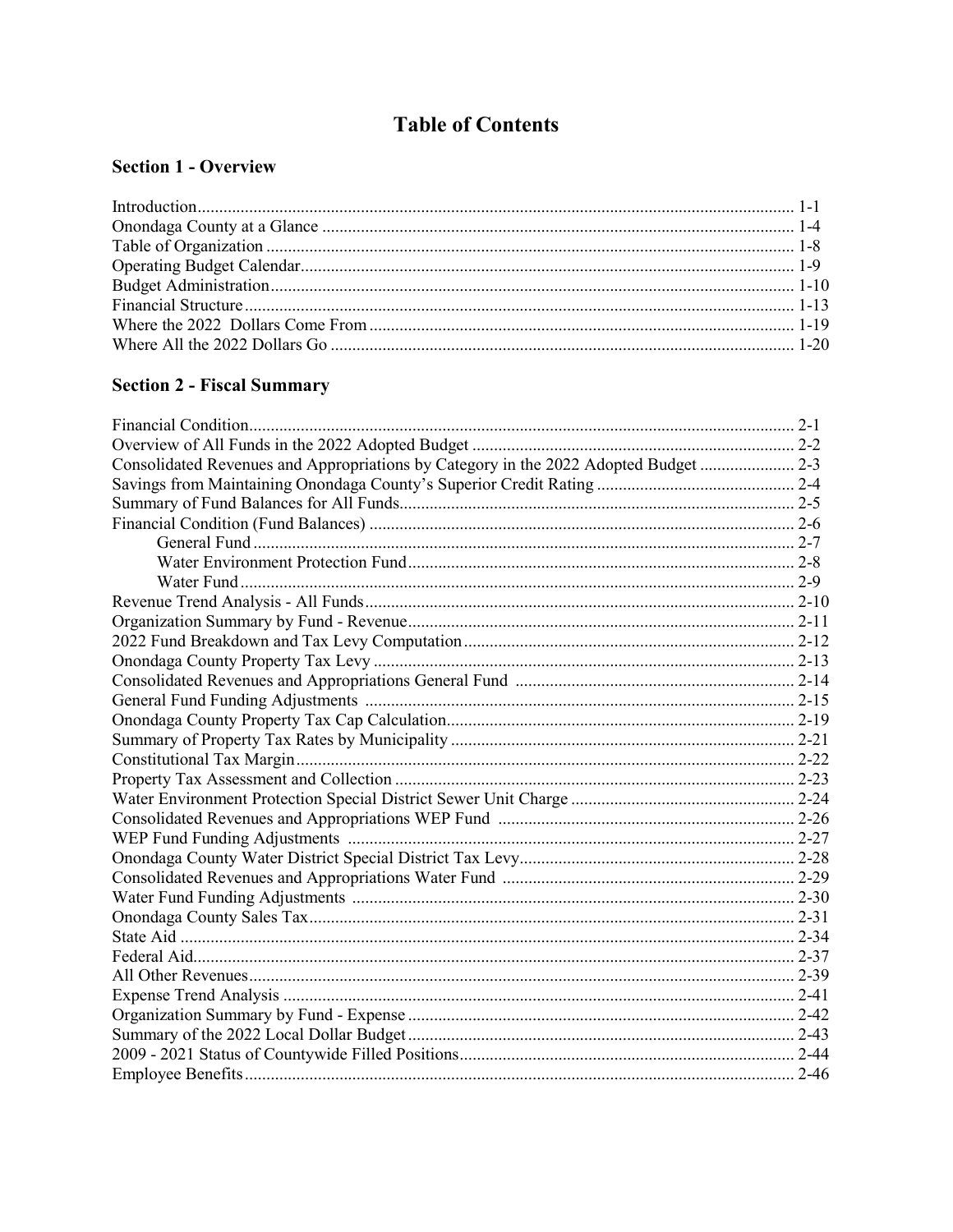#### **Section 3 - Administration and Financial Services**

#### **Section 4 - Human Services**